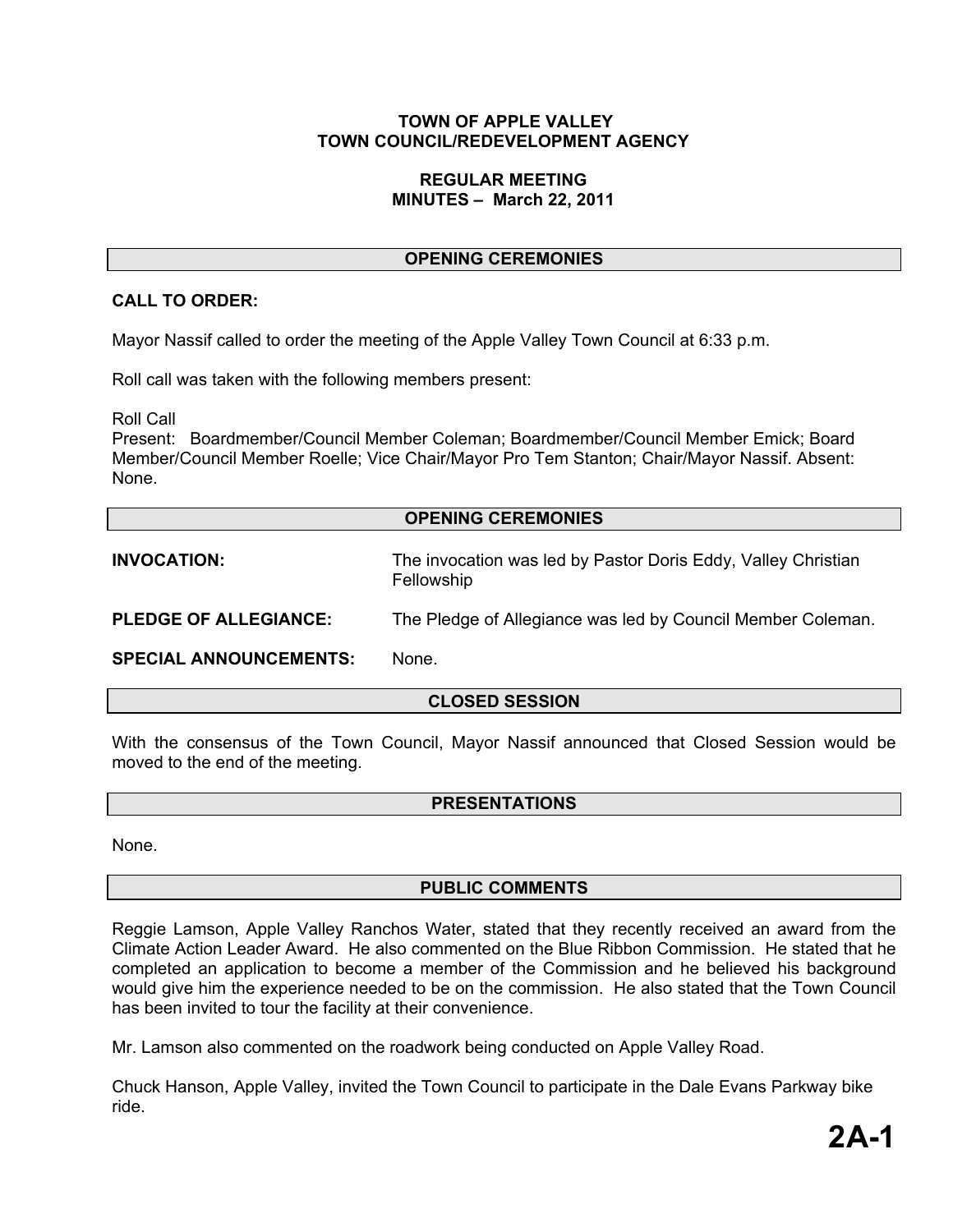Ted Cooper, Apple Valley, reiterated comments made at the last meeting regarding the need to have a Homeless Shelter in the Town of Apple Valley.

Milt Holland, Apple Valley, expressed concern regarding the PBID Audit and the delay in receiving a report from the investigation that has taken place. He also expressed concern regarding the crime in the village area.

Yvonne Cook, Apple Valley, expressed concern regarding the high cost of water from Apple Valley Ranchos Water Company.

# **APPLE VALLEY CHAMBER OF COMMERCE – BUSINESS RETENTION UPDATE**

Jim Gutierrez, Apple Valley, provided the Town Council with the upcoming events for the Apple Valley Chamber of Commerce. He commented on the Village area and thanked the Council for their support in approving the additional signage. Mr. Gutierrez invited the Town Council to attend the  $1<sup>st</sup>$  Annual Fools Open Golf Tournament on Friday, April 1<sup>st</sup> at the Country Club.

### **COUNCILMEMBER COMMENTS AND COMMITTEE/COMMISSION PARTICIPATION**

Council Member Emick commented on the VVEDA meeting and distributed a letter to the Council regarding a request for information to VVEDA from Supervisor Mitzelfelt. He invited the Town Council to attend the next meeting to be held at Logistics on April 20, 2011.

Mayor Pro Tem Stanton commented on the Chamber of Commerce meetings and requested updates from the Hispanic Chamber of Commerce. She also commented on "Fur Ball", the 1<sup>st</sup> annual fundraiser to benefit the Town's Animal Shelter. She thanked Gina Whiteside and her staff for their work. Mayor Pro Tem Stanton also thanked staff for changing the webpage to allow for easy access to reach the agenda page.

Mayor Pro Tem Stanton announced that she was selected Vice-Chair to the Victor Valley Transit Authority. She commented on her attendance at the Victor Valley Waste Water Reclamation Authority. She also commented on the discussions held including the options for placement of the pipe currently located in the riverbed.

Mayor Pro Tem Stanton requested to receive a bi-weekly report from the Apple Valley Police Department on the crime in Town.

Council Member Coleman commented on attending the National League of California Cities Meeting in Washington, D.C. and the numerous meetings she along with the Mayor, Council Member Emick and staff attended. She also commented on her attendance at the museum re-opening.

Council Member Roelle commented on multi crime-free housing that includes both apartment units and single-family homes through-out all of San Bernardino County. He also commented on his attendance at the No Drugs Program, the Women Over 50 event at Victor Valley College and the Desert Mountain Division Meeting. He also commented on the progress with the Yucca Loma Bridge Project.

Mayor Nassif commented on his attendance at the National League of California Cities Meeting and the meetings with various legislators that they attended. He spoke of the term "CR" which means Continued Resolution that was used widely by the legislative members.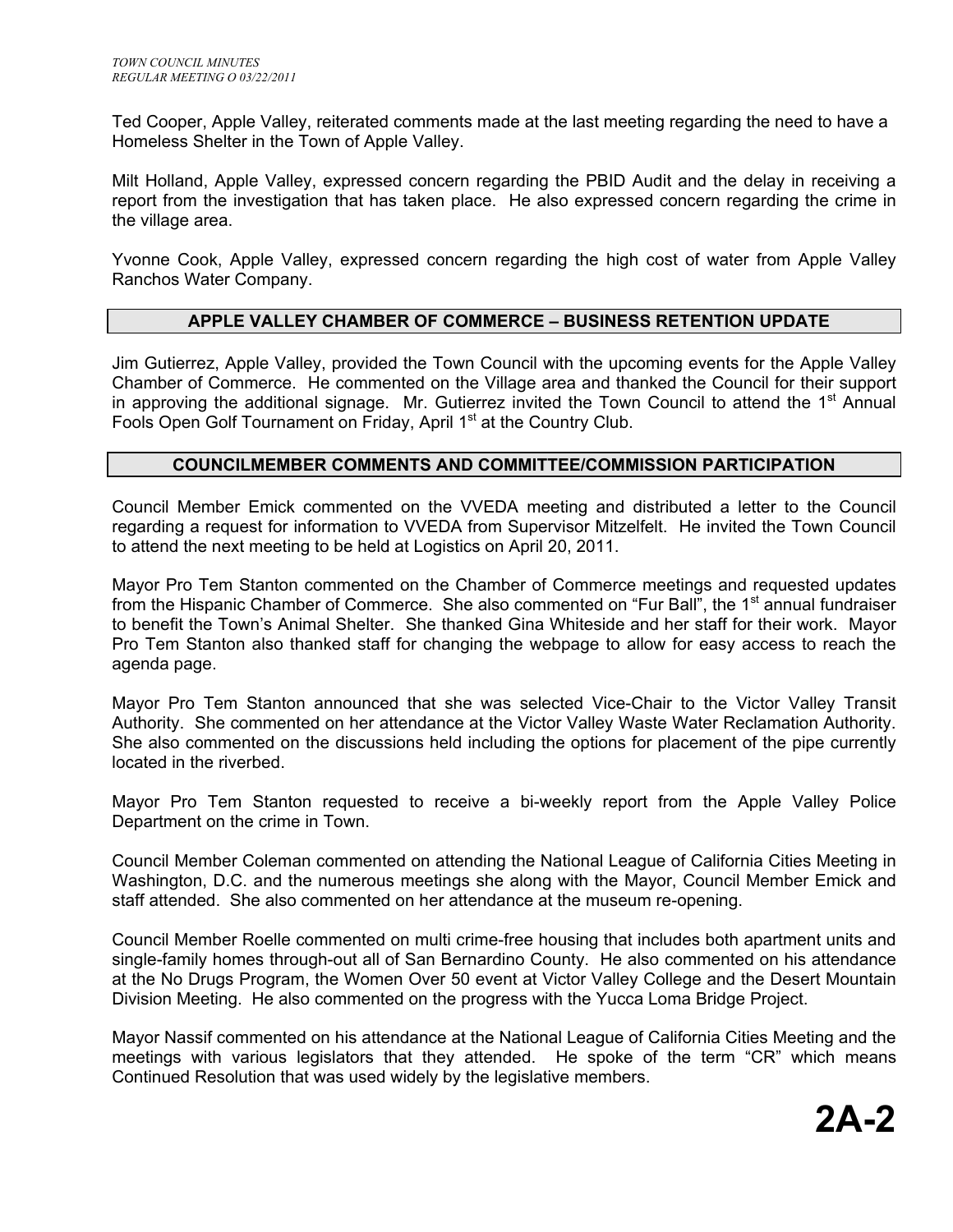# **TOWN COUNCIL ANNOUNCEMENTS**

### **Suggested items for next agenda:**

Council Member Emick commented on a possible future agenda item. The Town Attorney will need to review it.

### **Time, Date & Place for Next Town Council Regular or Special Meeting: A. Regular Meeting – Tuesday, April 12, 2011, 6:30 p.m. – Council Chambers**

### **TOWN COUNCIL/REDEVELOPMENT AGENCY CONSENT AGENDA**

#### **MOTION**

Motion by Council Member Roelle, seconded by Council Member Coleman, and unanimously carried, to approve and adopt the Consent Calendar item numbered 2-6, as presented.

Vote: Motion carried 5-0-0-0

Yes: Councilmembers Coleman; Emick; Roelle; Mayor Pro Tem Stanton; Mayor Nassif. Abstain: None. Absent: None.

# **2. Approval of Minutes of the Town Council**

**A. Regular Meeting - March 8, 2011 B. Special Meeting – March 8, 2011 Recommendation:**  Approve the subject minutes as part of the consent agenda.

- **3. Claimant Robert Mercer Recommendation:** Reject the claim of Robert Mercer
- **4. Claimant Daniel Kelly Recommendation:** Reject the claim of Daniel Kelly
- **5. Policy to Allow Limited Off-site Signage for Eligible Special Events Recommendation:** Approve Off-Site Signage Policy.

# **PUBLIC HEARINGS**

**None.** 

### **LEGISLATIVE MATTERS**

### **6. Nominees to the Town of Apple Valley – Blue Ribbon Commission Recommendation:**

That each Council Member nominate two individuals to the Blue Ribbon Commission.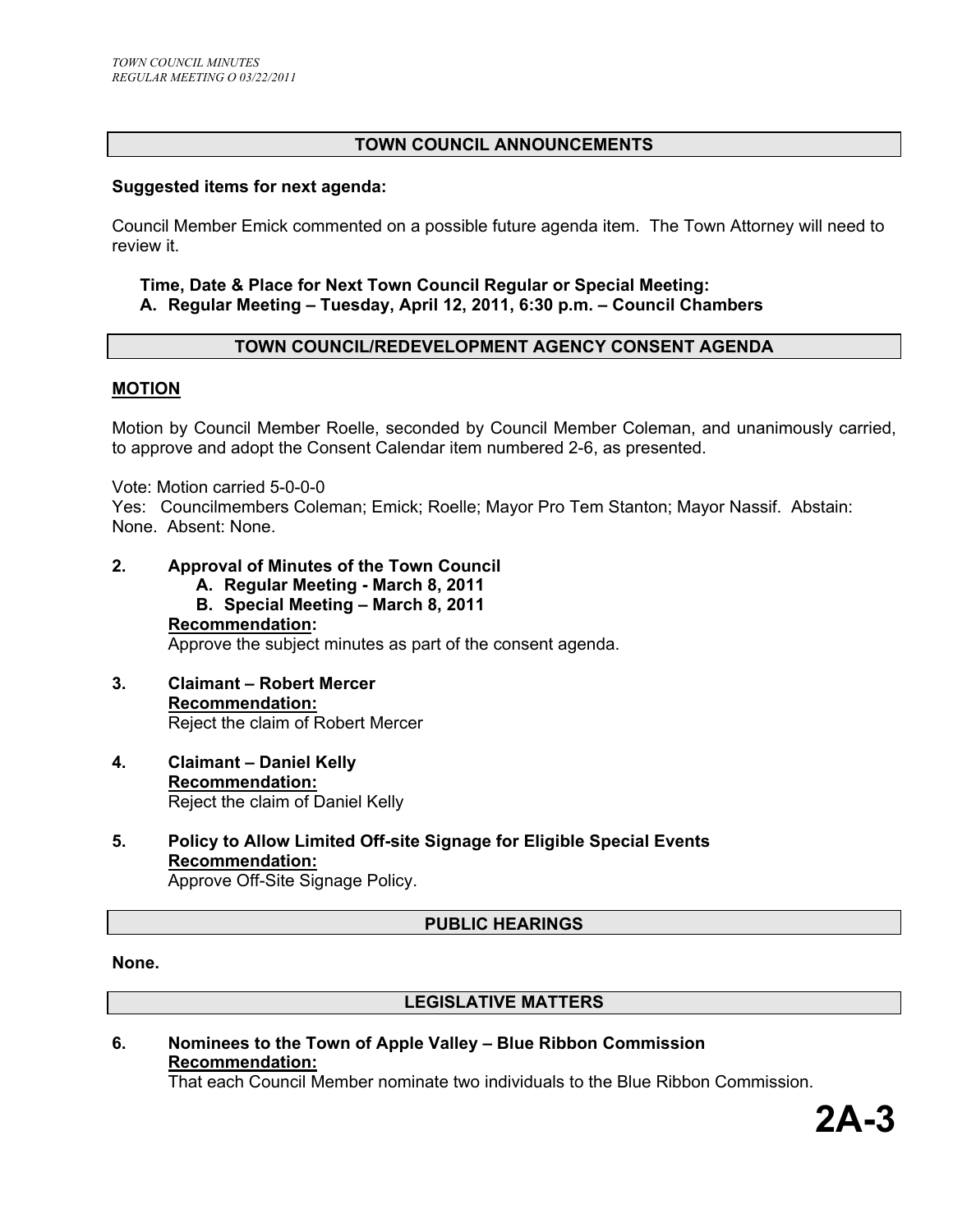Council Member Coleman to nominate: Wilson So Rob Turner Council Member Emick to nominate: Bill Mc Daniel Pat Orr Council Member Roelle to nominate: Bernardette Mc Nulty Lawrence Mc Carthy Mayor Pro Tem Stanton to nominate: Jim Chandler John Bernier Mayor Nassif to nominate: Ron Barbieri Rick Piercy

### **MOTION**

Motion by Council Member Roelle, seconded by Council Member Coleman, and unanimously carried, to appoint the nominees as submitted by the Town Council.

### **REPORTS, REQUESTS AND COMMUNICATIONS**

### **BUSINESS OF THE COUNCIL**

### **7. Wal-Mart Supercenter Ballot Initiative Update**

Ken Henderson, Assistant Town Manager, Economic and Community Development, presented the staff report as filed with the Town Clerk.

John Brown, Town Attorney, presented a short power point presentation regarding his analysis of the Wal-Mart Initiative Petition. He encouraged the Town Council to ask questions of staff; however, he felt it would be appropriate that they just hear from the public and the comments that they may make, but do not debate. He also pointed out to the Council and members of the public, that there would be another opportunity to review the initiative in the event it does qualify.

Yvonne Cook, Apple Valley, stated that she hoped if a new Wal-Mart Supercenter is built that it would be aesthetically pleasing to all.

Milt Holland, Apple Valley, expressed concern regarding the proposed location for the Wal-Mart Supercenter.

Richard Turnbull, Apple Valley, requested that when the petition comes before the Town Council, that it be presented to the voters of the Town of Apple Valley.

John Putko, Apple Valley, requested a Special Meeting be held by the Apple Valley Town Council to review the specific plan.

Bob Sagona, Apple Valley, commented on the history of this project since it was presented to the Planning Commission.

Cristin Ryan, Apple Valley, stated that she strongly opposes a Wal-Mart Supercenter in the community.

Gabriel Hernandez, Apple Valley, expressed concern regarding crime that occurs near Wal-Mart stores.